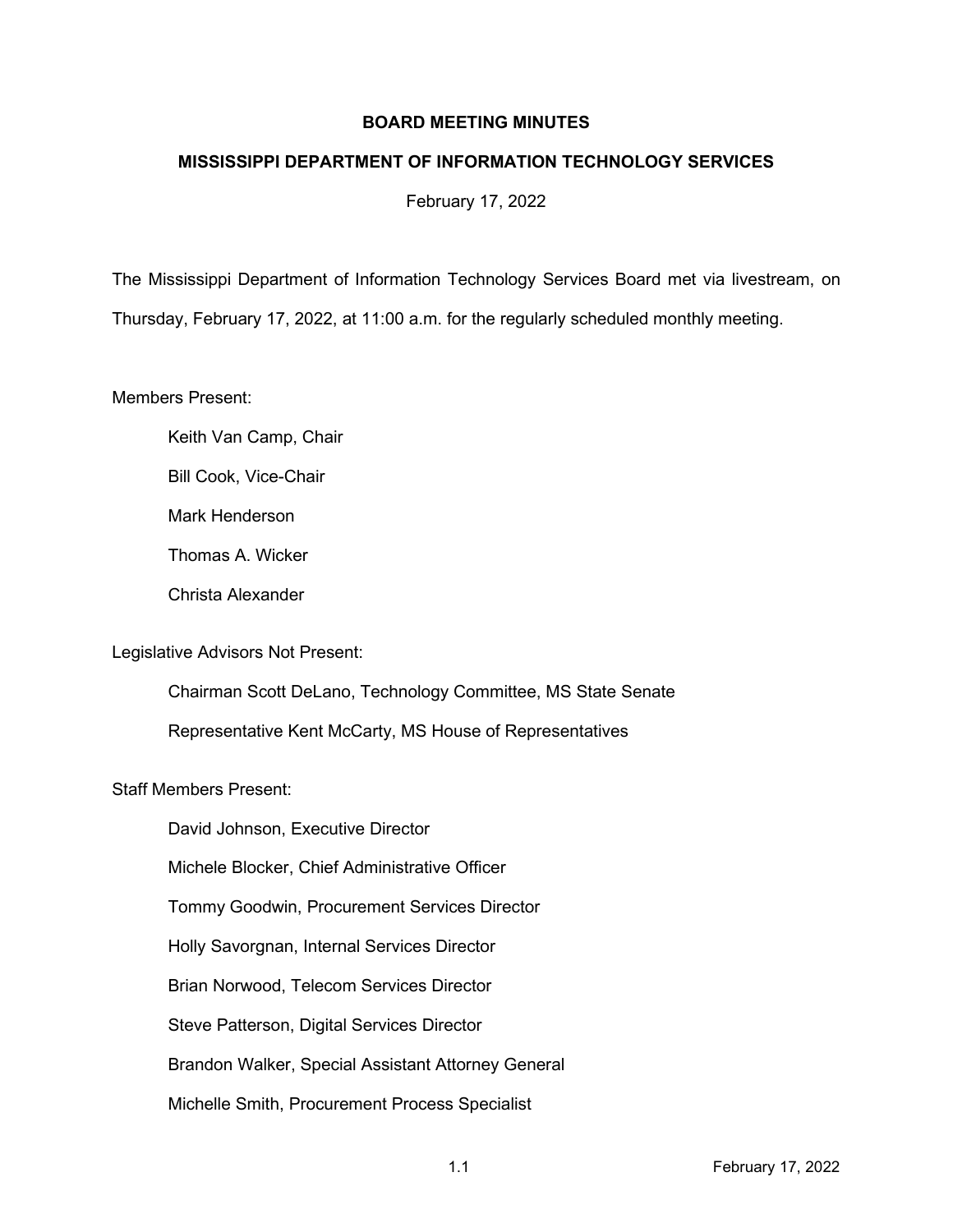Tangela Harrion, Procurement Team Leader Justin Faucette, Procurement Team Leader Renee Murray, E-Government Program Lead Nita Caylor, Technology Consultant Bill Brinkley, Technology Consultant Jessica Stamps, Technology Consultant Jay Woodruff, Technology Consultant Robert Martinez, Technology Consultant Khelli Reed, Technology Consultant LaTonya Kirkland, Technology Consultant Debbie Parker, Technology Consultant Roshunda Mitchell, Technology Consultant Cam Proctor, Network Engineer Kevin Gray, IT Planning Coordinator Katie White, Web and Publications Specialist Pam Sinclair, Business Relationship Analyst Betsy Ward, Security Operations Manager David Richards, Service Center Manager Bonita Harris, Customer Service Representative Leslie Swilley, Administrative Specialist Emily Grace Cole, Human Resources Specialist Suzanne Biggers, Billing Specialist

## Others Present:

Mackenzie Dickerson, Office of the Governor Audrey McAfee, Mississippi Department of Corrections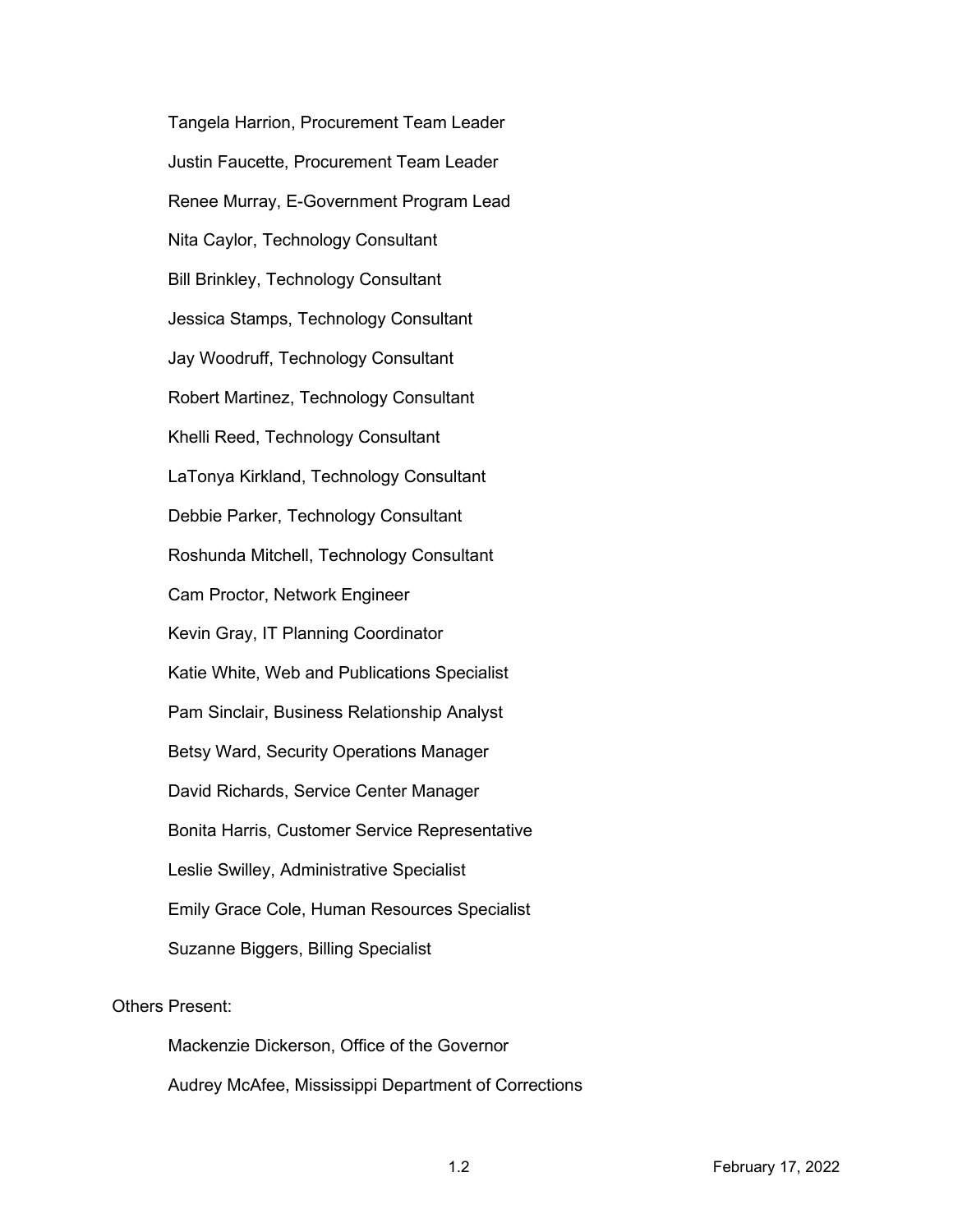Cindy Freeman, Mississippi Department of Corrections John Hunt, Mississippi Department of Corrections Nathan Blevins, Mississippi Department of Corrections Claude Long, Mississippi Department of Corrections Preston Pierce, Mississippi Department of Finance and Administration Mike Roberts, Mississippi Department of Finance and Administration Saranne Smith, Mississippi Department of Finance and Administration Dorthy Young, Mississippi State Department of Health Beryl Polk, Mississippi State Department of Health Diane Hargrove, Mississippi State Department of Health Brenda Allen Coleman, Mississippi State Department of Health Stephanie Hedgepeth, Mississippi State Department of Health Mark Allen, Mississippi Department of Human Services Jill Chastant, Mississippi Division of Medicaid Jenni Crenshaw, Mississippi State University David Sliman, University of Southern Mississippi Sheila Kearney, University of Mississippi Medical Center Terry Lowery, Oracle Jimmy Webster, C Spire Chris Salmon, Amazon Brad Barker, Dell Technologies Violet Morgan, M&S Mobile Notary, LLC Stan Flint, The Consulting Group Mark Hollingsead, HTC Global Services, Inc. Xavier Musenger, Tata Consultancy Services Michael Chodos, Medsphere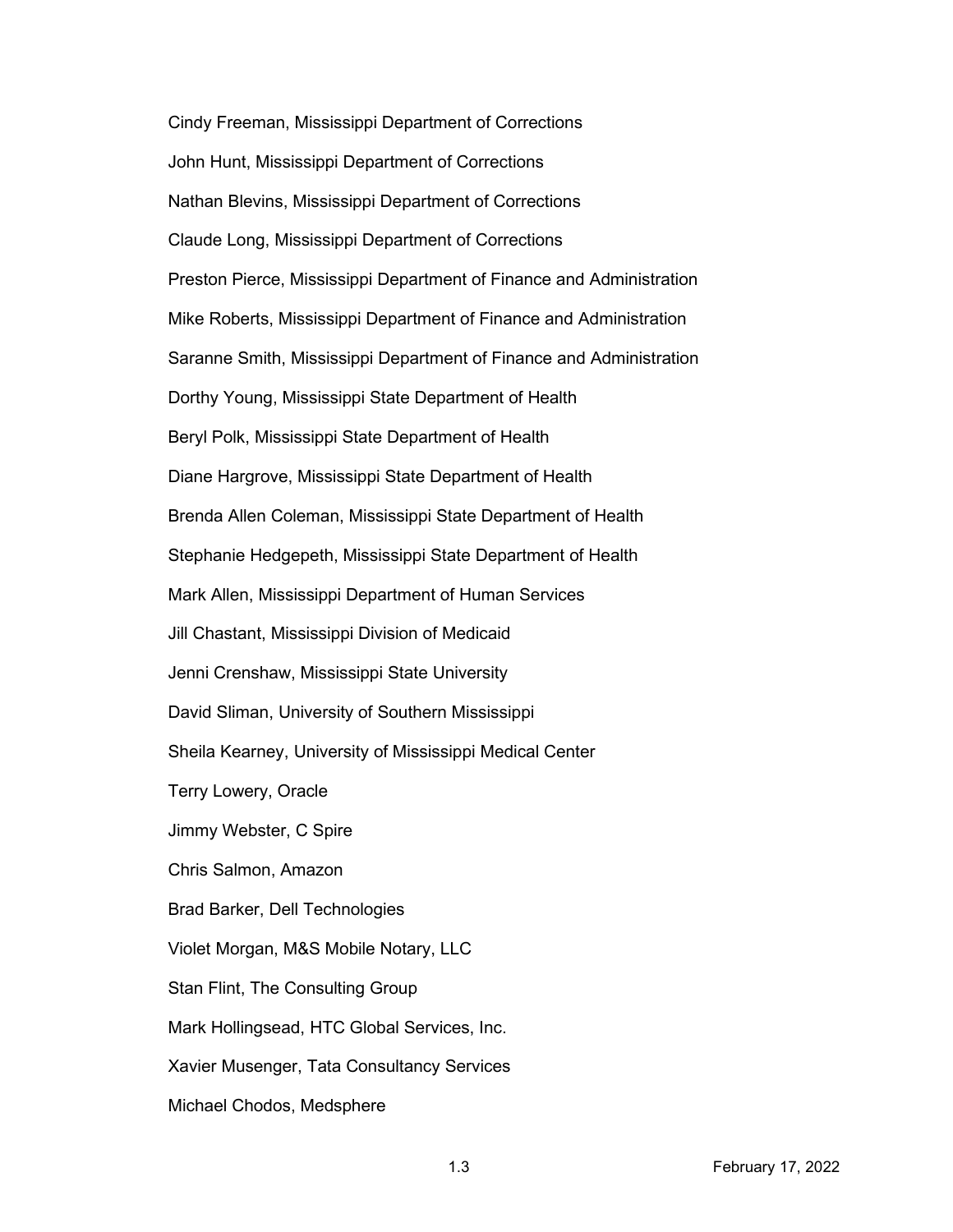#### **\*\*\*\*\*\*\*\*\*\*\*\*\*\*\*\*\*\*\*\*\*\*\*\*\***

Keith Van Camp called the meeting to order and asked guests to send an email with their name and the entity they represent to [meetingminutes@its.ms.gov.](mailto:meetingminutes@its.ms.gov)

#### **\*\*\*\*\*\*\*\*\*\*\*\*\*\*\*\*\*\*\*\*\*\*\*\*\***

Agenda Item No. 1: Keith Van Camp directed the Board's attention to the first agenda item, approval of the minutes from the ITS Board Meeting on January 20, 2022.

On motion by Bill Cook and second by Tom Wicker that the minutes of the meeting on January 20, 2022 be approved as written:

Motion carried; unanimously.

#### **\*\*\*\*\*\*\*\*\*\*\*\*\*\*\*\*\*\*\*\*\*\*\*\*\***

Agenda Item No. 2: Jay Woodruff, Audrey McAfee, Deputy Administrator, Cindy Freeman, Director of Contracts, and John Hunt, Director of Corrections Investigation Division presented an overview and request to issue IFB No. 4443-46232 for the acquisition of Inmate Communication Services for the **MISSISSIPPI DEPARTMENT OF CORRECTIONS (MDOC)**. The staffs of ITS and MDOC jointly requested approval to advertise and publish IFB No. 4443-46232 for the acquisition of Inmate Communication Services for MDOC.

On motion by Bill Cook and second by Mark Henderson that the staff recommendation be approved:

Motion carried; unanimously.

#### **\*\*\*\*\*\*\*\*\*\*\*\*\*\*\*\*\*\*\*\*\*\*\*\*\***

Agenda Item No. 3: Robert Martinez, Audrey McAfee, Deputy Administrator, Cindy Freeman, Director of Contracts, Nathan Blevins, Deputy Commissioner for Community Corrections, and Claude Long, Division Director for Electronic Monitoring presented an overview and request to issue IFB No. 4448-46960 for the acquisition of Electronic Monitoring Equipment and Services for the **MISSISSIPPI DEPARTMENT OF CORRECTIONS (DOC).** The staffs of ITS and MDOC jointly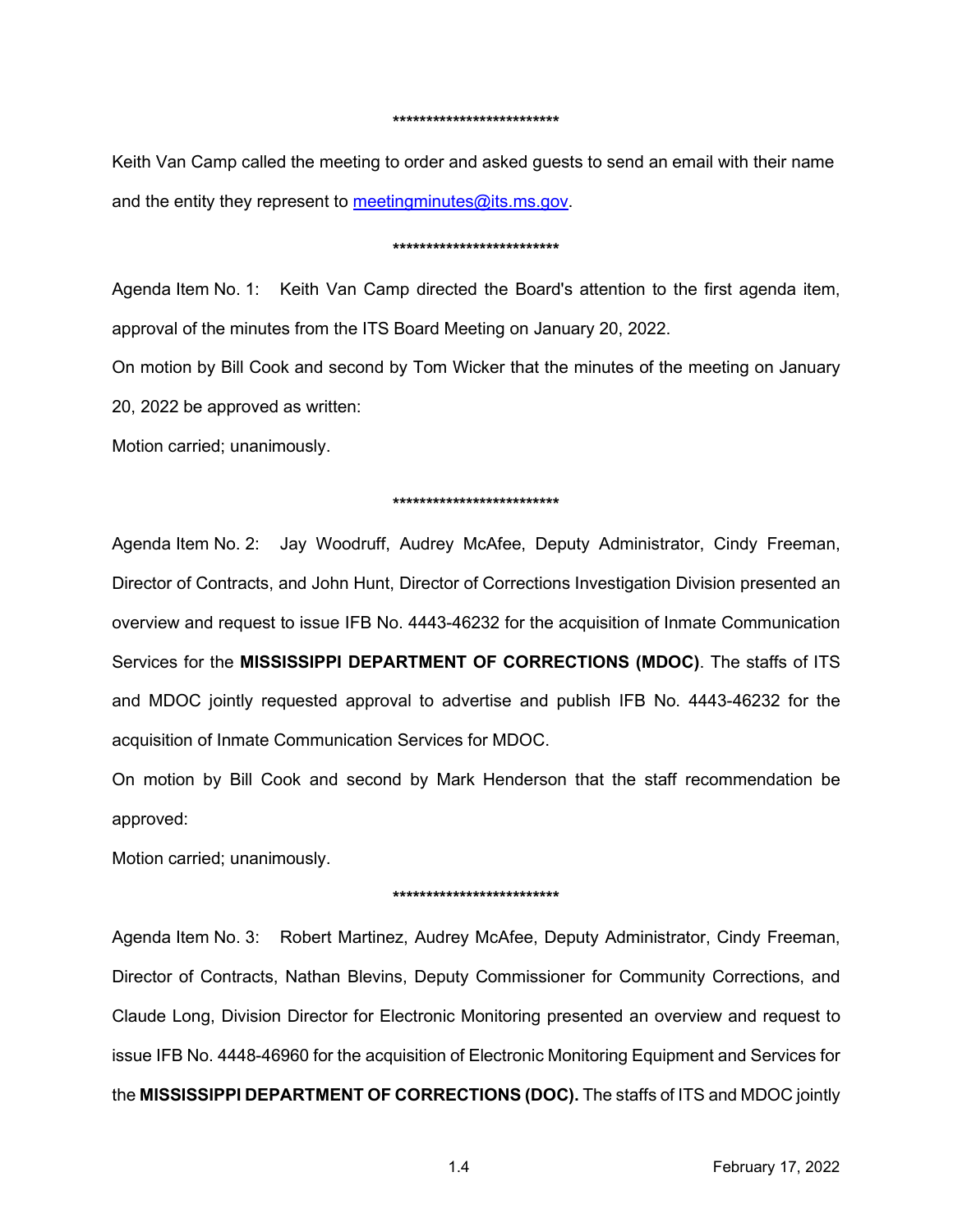requested approval to advertise and publish IFB No. 4448-46960 for the acquisition of Electronic Monitoring Equipment and Services for MDOC.

On motion by Bill Cook and second by Mark Henderson that the staff recommendation be approved:

Motion carried; unanimously.

#### **\*\*\*\*\*\*\*\*\*\*\*\*\*\*\*\*\*\*\*\*\*\*\*\*\***

Agenda Item No. 4: Jessica Stamps, and David J. Sliman, Chief Information Officer, presented Project Number 46888, requesting approval of an exemption for **UNIVERSITY OF SOUTHERN MISSISSIPPI (USM)** to request proposals for the acquisition of Oracle Maintenance and PeopleSoft Application Maintenance. The staffs of ITS and USM jointly recommended approval of the exemption request at a total estimated 3-year lifecycle cost of \$2,858,093.53. USM will solicit proposals in accordance with all statutory requirements for such acquisitions. On motion by Bill Cook and second by Tom Wicker that the staff recommendation be approved: Motion carried; unanimously.

#### **\*\*\*\*\*\*\*\*\*\*\*\*\*\*\*\*\*\*\*\*\*\*\*\*\***

Agenda Item No. 5: Khelli Reed, Dorthy Young, Chief of Health Data Operations and Research, Beryl Polk, Director of Health Services, and Diane Hargrove, Director of WIC Program, presented the overview and request to issue RFP No. 4324-44596 for the acquisition of WIC MIS Maintenance & Operations services for the **MISSISSIPPI STATE DEPARTMENT OF HEALTH (MSDH)**. The staffs of ITS and MSDH jointly requested approval to advertise and publish RFP No. 4324-44596 for the acquisition of WIC MIS Maintenance & Operations services for the MSDH. On motion by Mark Henderson and second by Tom Wicker that the staff recommendation be approved:

Motion carried; unanimously.

#### **\*\*\*\*\*\*\*\*\*\*\*\*\*\*\*\*\*\*\*\*\*\*\*\*\***

Agenda Item No. 6: Jay Woodruff, Preston Pierce, IT Director, and Mike Roberts,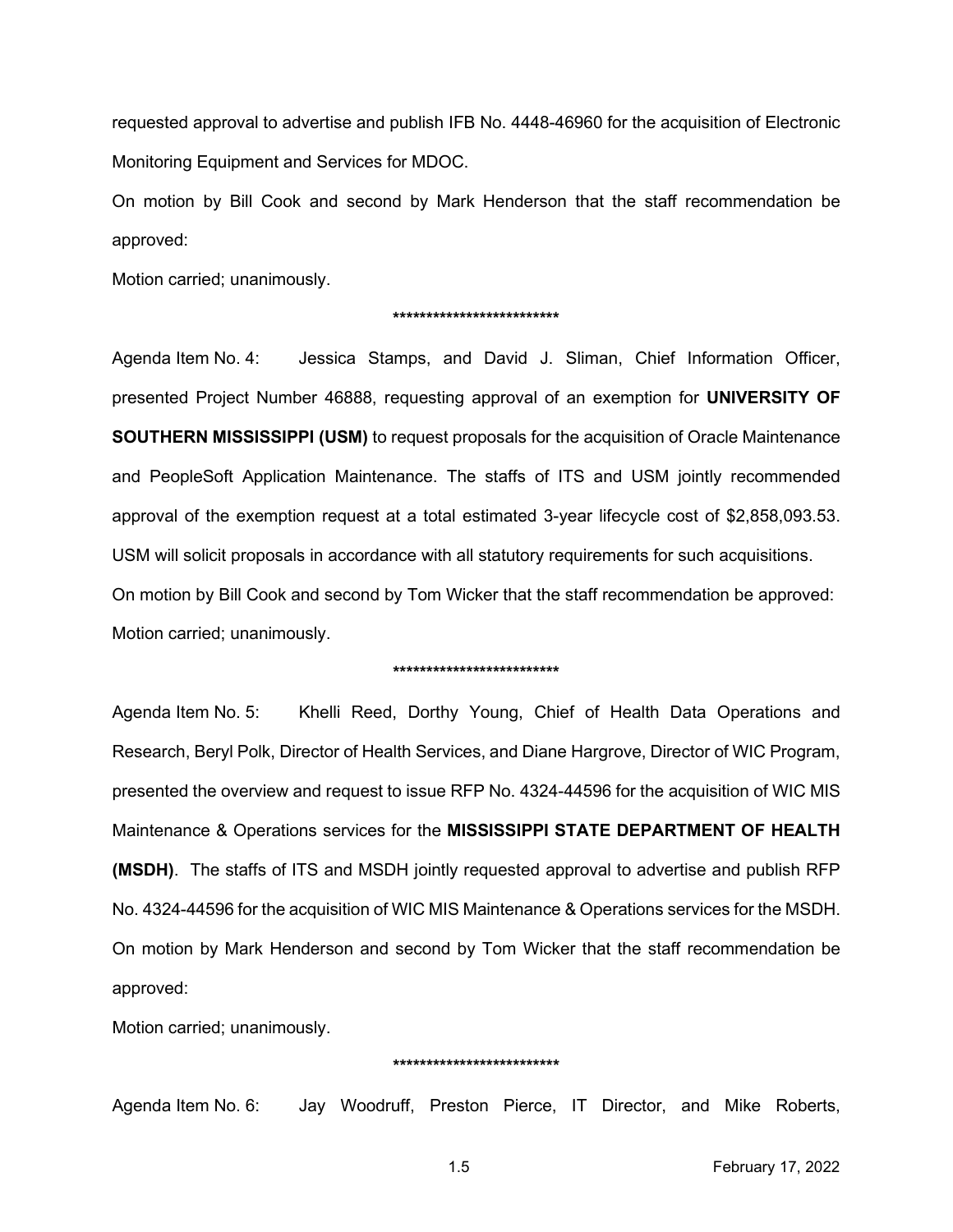Procurement Specialist presented Project No. 46639, the evaluation and recommendation of proposals received in response to Letter of Configuration (LOC) No. 46639-B issued January 5, 2022, based on General RFP No. 3849, for the acquisition of Cyber Security Subscriptions, Hardware Maintenance, and Software Maintenance for the **MISSISSIPPI DEPARTMENT OF** 

**FINANCE AND ADMINISTRATION (DFA)**. The staffs of ITS and DFA jointly recommended the selection of SHI International Corp. as lowest and best vendor responding to this LOC, to provide Cyber Security Subscriptions, Hardware Maintenance and Software Maintenance, at a total threeyear lifecycle cost of \$1,325,435.34.

On motion by Bill Cook and second by Christa Alexander that the staff recommendation be approved:

Motion carried; unanimously.

### **\*\*\*\*\*\*\*\*\*\*\*\*\*\*\*\*\*\*\*\*\*\*\*\*\***

On motion by Tom Wicker and second by Bill Cook that the ITS Board convene in closed session to determine the need for an executive session:

Motion carried; unanimously.

# **\*\*\*\*\*\*\*\*\*\*\*\*\*\*\*\*\*\*\*\*\*\*\*\*\***

The Mississippi Department of Information Technology Services Board convened in closed session.

Members Present:

Keith Van Camp, Chair Bill Cook, Vice-Chair Mark Henderson Thomas A. Wicker Christa Alexander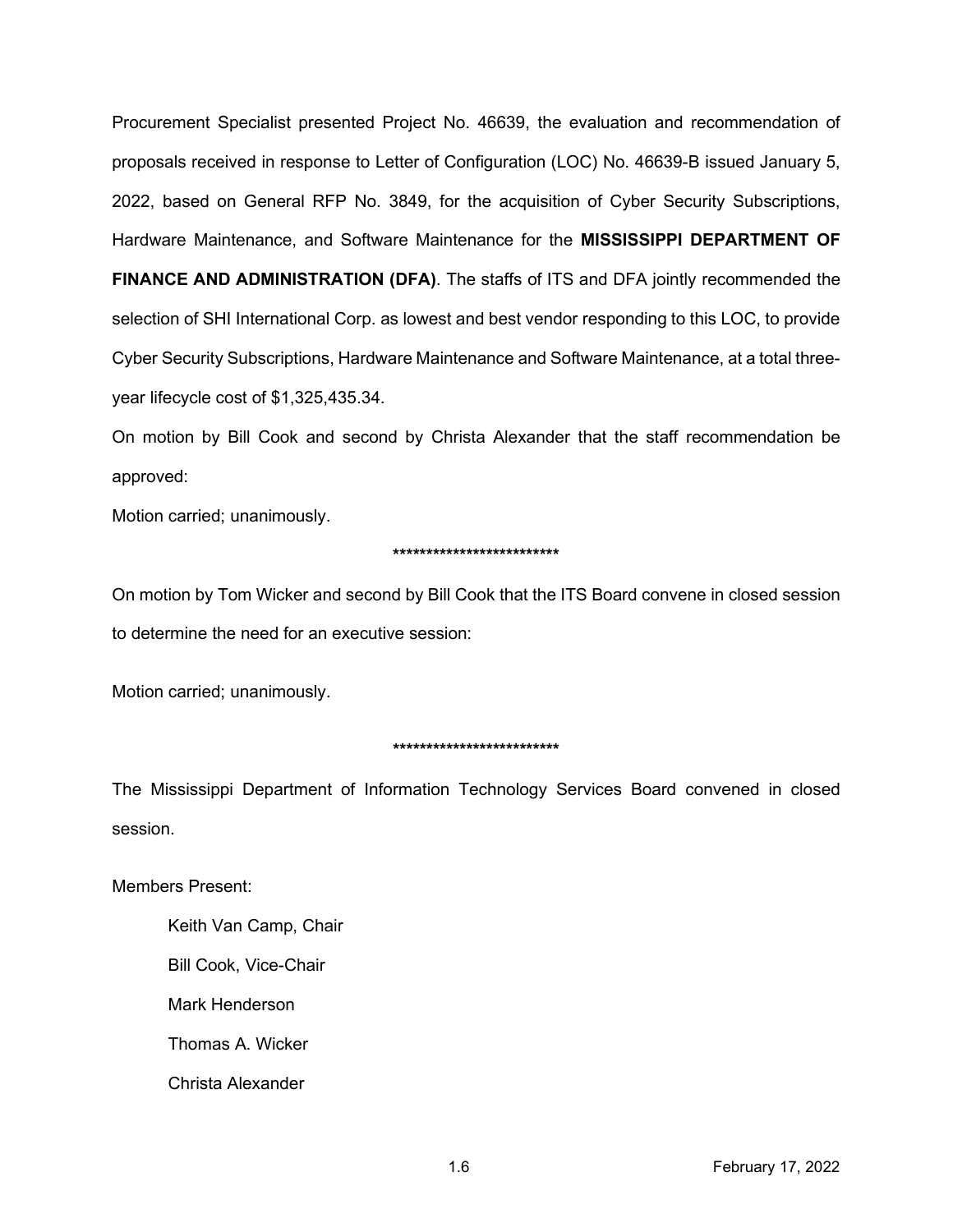Legislative Advisors Not Present:

Chairman Scott DeLano, Technology Committee, MS State Senate Representative Kent McCarty, MS House of Representatives

Staff Members Present:

David Johnson, Executive Director Michele Blocker, Chief Administrative Officer Tommy Goodwin, Procurement Services Director Holly Savorgnan, Internal Services Director Steve Patterson, Digital Services Director Brian Norwood, Telecom Services Director Brandon Walker, Special Assistant Attorney General Michelle Smith, Procurement Process Specialist

During the closed session, the ITS Board discussed the need to go into executive session. On motion by Bill Cook and second by Christa Alexander that the ITS Board convene in executive session:

Motion carried; unanimously.

## **\*\*\*\*\*\*\*\*\*\*\*\*\*\*\*\*\*\*\*\*\*\*\*\*\***

The Mississippi Department of Information Technology Services Board reconvened in open session with the same present as in the initial open session.

Michele Blocker announced that during the closed session, the ITS Board determined the need to convene in executive session for: strategy sessions or negotiations with respect to prospective litigation regarding an alleged breach of a procurement contract where an open meeting would have a detrimental effect on the litigating position of the public body in accordance with Mississippi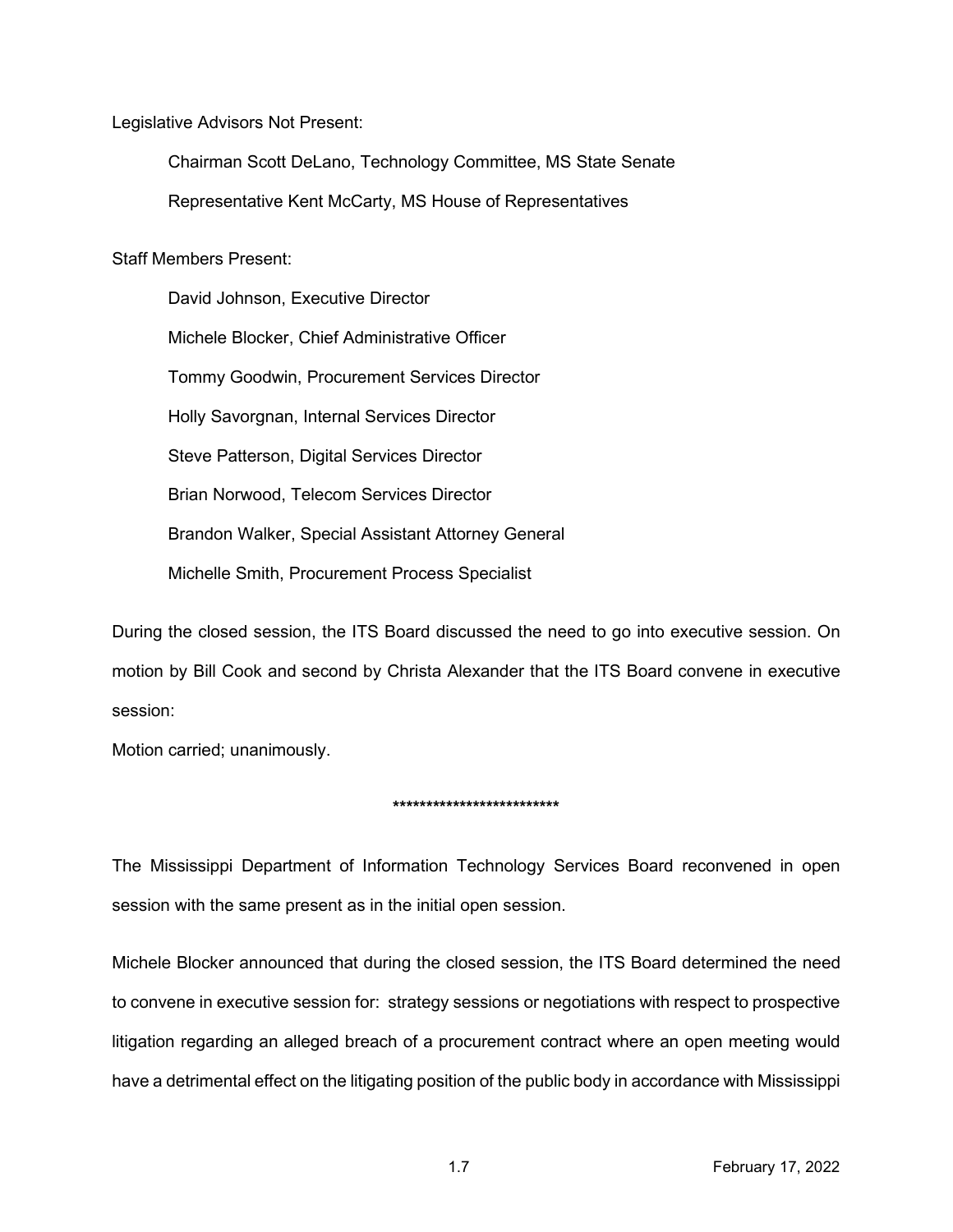Code Annotated Section 25-41-7(4)(b).

### **\*\*\*\*\*\*\*\*\*\*\*\*\*\*\*\*\*\*\*\*\*\*\*\*\***

The Mississippi Department of Information Technology Services Board convened in executive session with the same present as in the closed session for discussion of the above stated reason.

On motion by Bill Cook and second by Mark Henderson that the ITS Board reconvene in open session:

Motion carried; unanimously.

### **\*\*\*\*\*\*\*\*\*\*\*\*\*\*\*\*\*\*\*\*\*\*\*\*\***

The Mississippi Department of Information Technology Services Board reconvened in open session with the same present as in the initial open session.

Michele Blocker announced that no action was taken by the ITS Board during executive session and directed the ITS Board's attention back to the agenda and Agenda Item No. 7.

### **\*\*\*\*\*\*\*\*\*\*\*\*\*\*\*\*\*\*\*\*\*\*\*\*\***

Agenda Item No. 7: Tommy Goodwin and Brian Norwood, Telecommunications Services Director, presented the recommendation for RFP No. 5000-46802 for a contract modification with Telepak Networks, Inc. d/b/a C Spire for the **MISSISSIPPI DEPARTMENT OF INFORMATION TECHNOLOGY SERVICES (ITS)**. The staff of ITS recommended the Board to consider the extension request to the Category I Voice and Data migration deadline with Telepak Networks, Inc. d/b/a C Spire.

On motion by Bill Cook and second by Tom Wicker that the Voice and Data migration deadline for Telepak Networks, Inc. d/b/a C Spire be extended to May 31, 2022:

Motion carried; unanimously with Christa Alexander abstaining.